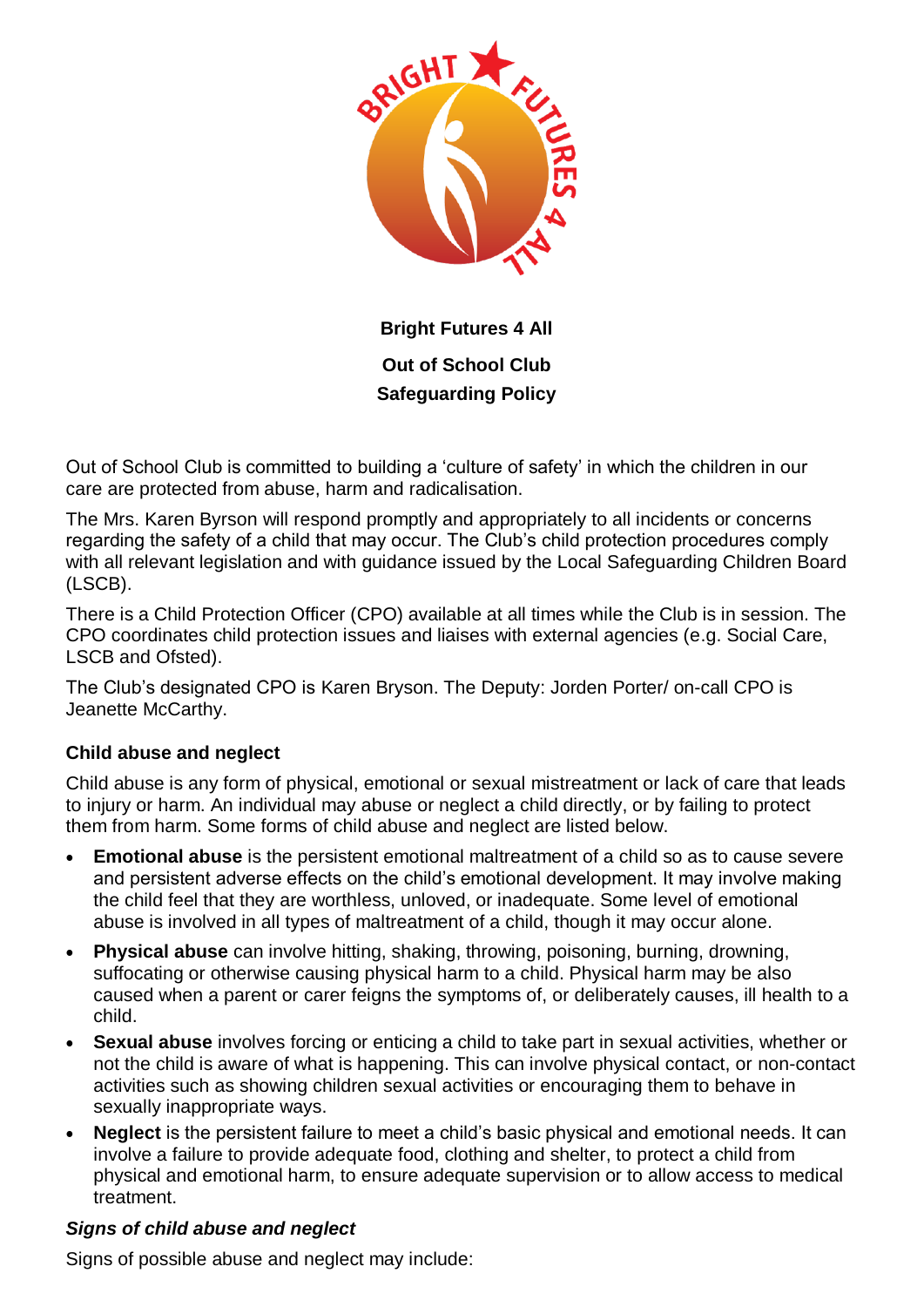- significant changes in a child's behaviour
- deterioration in a child's general well-being
- unexplained bruising or marks
- comments made by a child which give cause for concern
- reasons to suspect neglect or abuse outside the setting, eg in the child's home, or that a girl may have been subjected to (or is at risk of) female genital mutilation, or that the child may have witnessed domestic abuse
- inappropriate behaviour displayed by a member of staff, or any other person. For example, inappropriate sexual comments, excessive one-to-one attention beyond the requirements of their role, or inappropriate sharing of images.

#### *If abuse is suspected or disclosed*

When a child makes a disclosure to a member of staff, that member of staff will:

- reassure the child that they were not to blame and were right to speak out
- listen to the child but not question them
- give reassurance that the staff member will take action
- record the incident as soon as possible (see *Logging an incident* below).

If a member of staff witnesses or suspects abuse, they will record the matter straightaway using the

**Logging a concern** form. If a third party expresses concern that a child is being abused, we will encourage them to contact Social Care directly. If they will not do so, we will explain that the Club is obliged to and the incident will be logged accordingly.

#### **Peer-on-peer abuse**

Children are vulnerable to abuse by their peers. Peer-on-peer abuse is taken seriously by staff and will be subject to the same child protection procedures as other forms of abuse. Staff are aware of the potential uses of information technology for bullying and abusive behaviour between young people.

Staff will not dismiss abusive behaviour as normal between young people. The presence of one or more of the following in relationships between children should always trigger concern about the possibility of peer-on-peer abuse:

- Sexual activity (in primary school-aged children) of any kind, including sexting
- One of the children is significantly more dominant than the other (eg much older)
- One of the children is significantly more vulnerable than the other (eg in terms of disability, confidence, physical strength)
- There has been some use of threats, bribes or coercion to ensure compliance or secrecy.

#### *If peer-on-peer abuse is suspected or disclosed*

We will follow the same procedures as set out above for responding to child abuse.

# **Extremism and radicalisation**

All childcare settings have a legal duty to protect children from the risk of radicalisation and being drawn into extremism. There are many reasons why a child might be vulnerable to radicalisation, eg:

- feeling alienated or alone
- seeking a sense of identity or individuality
- suffering from mental health issues such as depression
- desire for adventure or wanting to be part of a larger cause
- associating with others who hold extremist beliefs

# *Signs of radicalisation*

Signs that a child might be at risk of radicalisation include:

changes in behaviour, for example becoming withdrawn or aggressive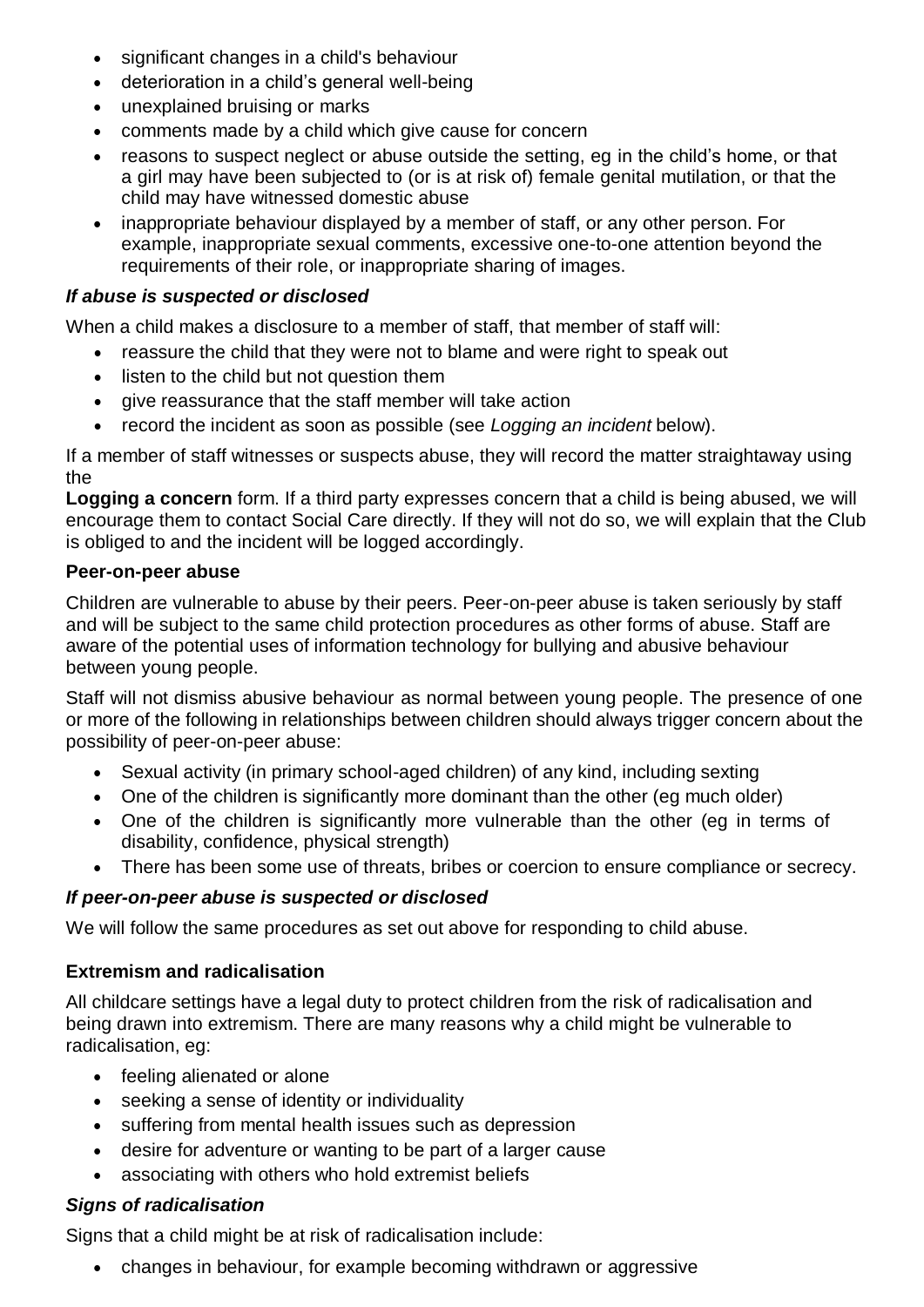- claiming that terrorist attacks and violence are justified
- viewing violent extremist material online
- possessing or sharing violent extremist material

If a member of staff suspects that a child is at risk of becoming radicalised, they will record any relevant information or observations on a **Logging a concern** form, and refer the matter to the CPO.

# **Logging a concern**

All information about the suspected abuse or disclosure, or concern about radicalisation, will be recorded on the **Logging a concern** form as soon as possible after the event. The record should include:

- date of the disclosure, or the incident, or the observation causing concern
- date and time at which the record was made
- name and date of birth of the child involved
- a factual report of what happened. If recording a disclosure, you must use the child's own words
- name, signature and job title of the person making the record.

The record will be given to the Club's CPO who will decide on the appropriate course of action.

For concerns about **child abuse,** the CPO will contact Social Care. The CPO will follow up all referrals to Social Care in writing within 48 hours. If a member of staff thinks that the incident has not been dealt with properly, they may contact Social Care directly.

For minor concerns regarding **radicalisation,** the CPO will contact the Local Safeguarding Children Board (LSCB) or Local Authority Prevent Co-ordinator. For more serious concerns the CPO will contact the Police on the non-emergency number (101), or the anti-terrorist hotline on 0800 789 321. For urgent concerns the CPO will contact the Police using 999.

# **Allegations against staff**

If anyone makes an allegation of child abuse against a member of staff:

- The allegation will be recorded on an **Incident record** form. Any witnesses to the incident should sign and date the entry to confirm it.
- The allegation must be reported to the Local Authority Designated Officer (LADO) and to Ofsted. The LADO will advise if other agencies (eg police) should be informed, and the Club will act upon their advice. Any telephone reports to the LADO will be followed up in writing within 48 hours.
- Following advice from the LADO, it may be necessary to suspend the member of staff pending full investigation of the allegation.
- If appropriate, the Club will make a referral to the Disclosure and Barring Service.

# **Promoting awareness among staff**

The Club promotes awareness of child abuse and the risk of radicalisation through its staff training. The Club ensures that:

- the designated CPO has relevant experience and receives appropriate training in safeguarding and the Prevent Duty, and is aware of the Channel Programme and how to access it
- designated person training is refreshed every two years
- safe recruitment practices are followed for all new staff
- all staff have a copy of this **Safeguarding policy**, understand its contents and are vigilant to signs of abuse, neglect or radicalisation
- all staff are aware of their statutory duties with regard to the disclosure or discovery of child abuse, and concerns about radicalisation
- all staff receive basic safeguarding training, and safeguarding is a permanent agenda item at all staff meetings